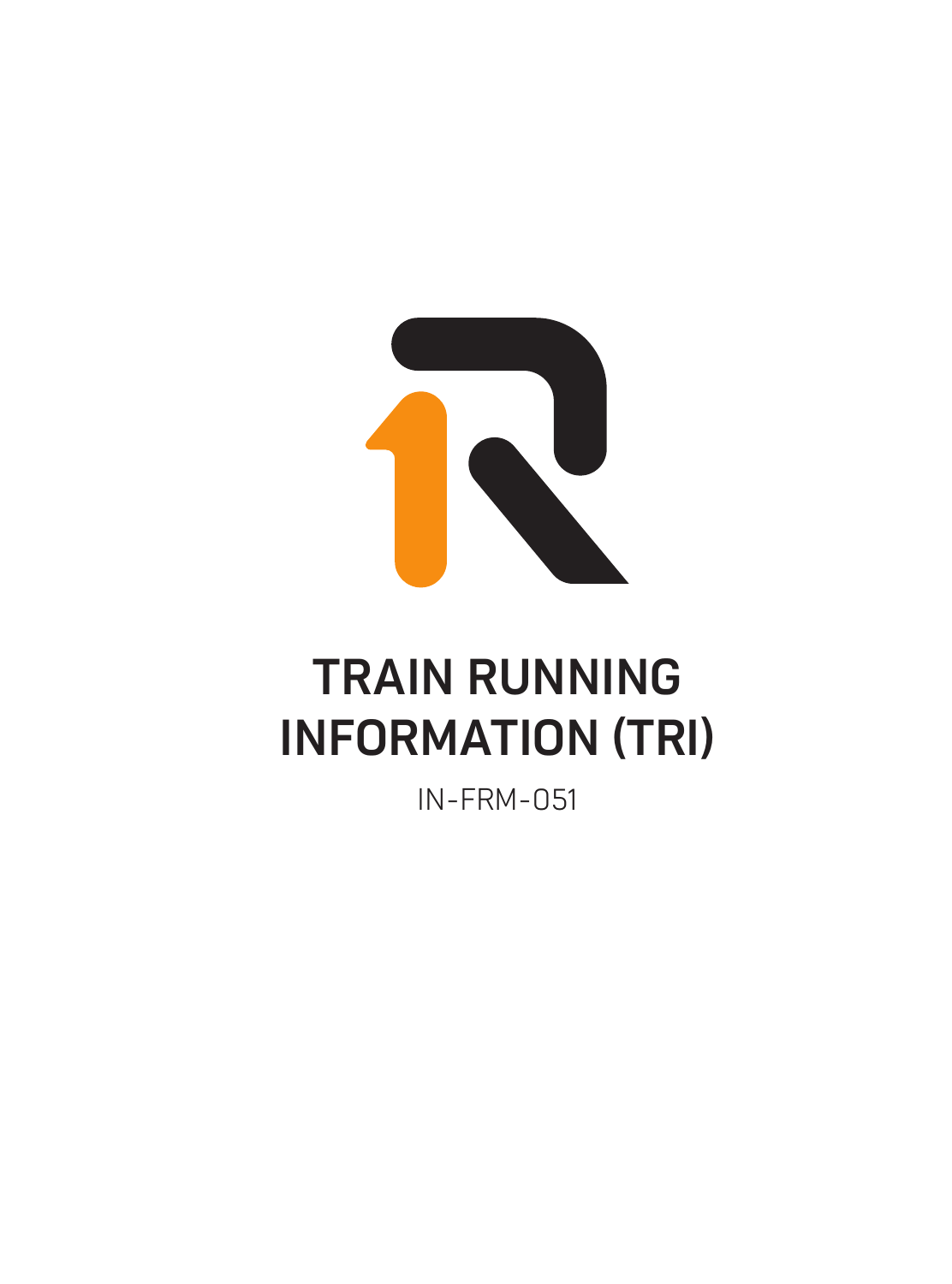

| <b>SECTION A</b>                                                                                                                                                                                                      |                                               |                                                             |                                                                                                                                                                                                                                      |  |  |  |  |  |
|-----------------------------------------------------------------------------------------------------------------------------------------------------------------------------------------------------------------------|-----------------------------------------------|-------------------------------------------------------------|--------------------------------------------------------------------------------------------------------------------------------------------------------------------------------------------------------------------------------------|--|--|--|--|--|
|                                                                                                                                                                                                                       |                                               |                                                             |                                                                                                                                                                                                                                      |  |  |  |  |  |
| Company: www.communication.communication.com/www.communication.com/www.communication.com/www.com                                                                                                                      |                                               |                                                             |                                                                                                                                                                                                                                      |  |  |  |  |  |
|                                                                                                                                                                                                                       |                                               |                                                             |                                                                                                                                                                                                                                      |  |  |  |  |  |
|                                                                                                                                                                                                                       |                                               |                                                             |                                                                                                                                                                                                                                      |  |  |  |  |  |
| For the purpose of: Hirail Travel   / Work on Track   / Work Adjacent Track (no closer than 3 metres to running rails)                                                                                                |                                               |                                                             |                                                                                                                                                                                                                                      |  |  |  |  |  |
|                                                                                                                                                                                                                       |                                               |                                                             |                                                                                                                                                                                                                                      |  |  |  |  |  |
|                                                                                                                                                                                                                       |                                               |                                                             |                                                                                                                                                                                                                                      |  |  |  |  |  |
|                                                                                                                                                                                                                       |                                               |                                                             |                                                                                                                                                                                                                                      |  |  |  |  |  |
| <b>SECTION B</b>                                                                                                                                                                                                      |                                               |                                                             |                                                                                                                                                                                                                                      |  |  |  |  |  |
| <b>Trains/TRIs</b>                                                                                                                                                                                                    | <b>Departed/Expected to Depart (location)</b> | <b>Expected to enter Section</b>                            | <b>Comment</b>                                                                                                                                                                                                                       |  |  |  |  |  |
|                                                                                                                                                                                                                       |                                               |                                                             |                                                                                                                                                                                                                                      |  |  |  |  |  |
|                                                                                                                                                                                                                       |                                               |                                                             |                                                                                                                                                                                                                                      |  |  |  |  |  |
|                                                                                                                                                                                                                       |                                               |                                                             |                                                                                                                                                                                                                                      |  |  |  |  |  |
|                                                                                                                                                                                                                       |                                               |                                                             |                                                                                                                                                                                                                                      |  |  |  |  |  |
|                                                                                                                                                                                                                       |                                               |                                                             |                                                                                                                                                                                                                                      |  |  |  |  |  |
|                                                                                                                                                                                                                       |                                               |                                                             |                                                                                                                                                                                                                                      |  |  |  |  |  |
| Notes:                                                                                                                                                                                                                |                                               |                                                             |                                                                                                                                                                                                                                      |  |  |  |  |  |
|                                                                                                                                                                                                                       |                                               |                                                             |                                                                                                                                                                                                                                      |  |  |  |  |  |
|                                                                                                                                                                                                                       |                                               |                                                             |                                                                                                                                                                                                                                      |  |  |  |  |  |
| <b>SECTION C1</b>                                                                                                                                                                                                     |                                               | Train Control to Track Worker (To Be Repeated by Recipient) |                                                                                                                                                                                                                                      |  |  |  |  |  |
| Permission is granted to: Hirail Travel □ / Work on Track □ / Work Adjacent Track (no closer than 3 metres to running rails) □                                                                                        |                                               |                                                             |                                                                                                                                                                                                                                      |  |  |  |  |  |
|                                                                                                                                                                                                                       |                                               |                                                             |                                                                                                                                                                                                                                      |  |  |  |  |  |
|                                                                                                                                                                                                                       |                                               |                                                             |                                                                                                                                                                                                                                      |  |  |  |  |  |
|                                                                                                                                                                                                                       |                                               |                                                             |                                                                                                                                                                                                                                      |  |  |  |  |  |
|                                                                                                                                                                                                                       |                                               |                                                             |                                                                                                                                                                                                                                      |  |  |  |  |  |
|                                                                                                                                                                                                                       |                                               |                                                             |                                                                                                                                                                                                                                      |  |  |  |  |  |
|                                                                                                                                                                                                                       |                                               |                                                             | at <u>with the set of the set of the set of the set of the set of the set of the set of the set of the set of the set of the set of the set of the set of the set of the set of the set of the set of the set of the set of the </u> |  |  |  |  |  |
| Report: Clear / without clearing at: <b>manufacture in the Clearing at:</b> Law Mocation, at manufacture hrs. TC Initials: <u>Clear / without clearing at: Law</u> Km/location, at manufacture hrs. TC Initials: 2004 |                                               |                                                             |                                                                                                                                                                                                                                      |  |  |  |  |  |